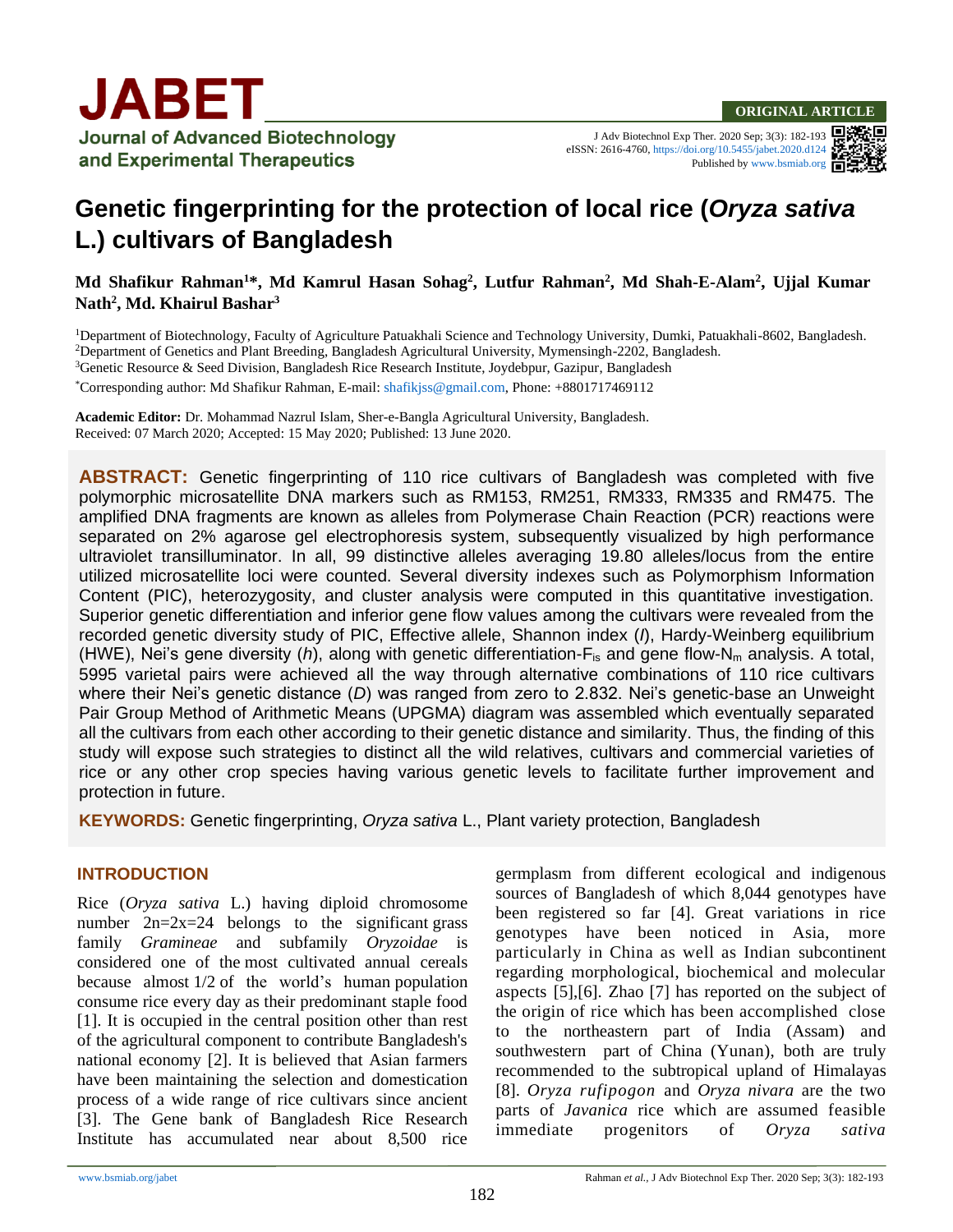[9].Interestingly, the Assam center (nearby of Bangladesh) is also considered for the center of origin of such *Javanica* rice.

Day by day the number of rice genotypes become raise which ultimately harder the flexibility to differentiate of rice cultivars on the premise of morphological and biochemical attributes [4]. Therefore several molecular markers such as SSR (Simple Sequence Repeat), RAPD (Random Amplified Polymorphic DNA), RFLP (Restriction Fragment Length Polymorphism), and AFLP (Amplified Fragment Length Polymorphism) etc. are widely utilized to be identified of particular cultivars [10], or quality seed of hybrid varieties [11] and for documentation of the released varieties in seed grain trade as well [12]. Thus DNA fingerprinting data is additionally one of the example which is being globally practiced for the legal evidence of DUS (Distinctness, Uniformity, and Stability) [13]–[20].

PCR-based assays, co-dominant inheritance pattern, and elevated multi allelic variation/polymorphism are the major dynamic factors which steer the microsatellites/SSRs as the precious genetic markers of choice for the breeders [21]–[23]. The motif of the hyper variable microsatellites/SSRs are fairly located and abundantly well distributed all over the rice genome [24]–[28]. Hence, microsatellites/SSRs are also becoming efficient tools for the breeders as well as geneticists to incorporate genetic maps of rice having enormous wealth of diverge genetic variation [29]–[32]. Still, more than 50,000 microsatellites/SSRs have been designed in between *Indica* and *Japonica* rice accessions which are being contributed to construct genetic map for characterization and documentation of rice [30],[33]–[36]. Based on the above scientific reports, such characterization and documentation process have been recently utilized in several varieties/landraces/cultivars/wild types of *Oryza sativa*, *Triticum aestivum*, *Zea mayes*, *Saccharum officinarum*, *Brassica napus*, *Glycine max*, *Solanum tuberosum*, *Corchorus capsularis*, and other crop species of Bangladesh [13]–[19],[37]. However, in this study, the genetic fingerprinting techniques were utilized through five SSR markers for the protection of 110 local rice genotypes grown in Bangladesh. Moreover, the genetic fingerprinting techniques of this research can be further exploited for the protection and establishment of Intellectual Property Rights (IPR) of other crop species of Bangladesh.

### **MATERIALS AND METHODS**

**Raising of rice seedlings and extraction of DNA**

Genetic Resource and Seed (GSD) division of Bangladesh Rice Research Institute (BRRI) was provider of 108 cultivar's seeds and the seeds of rest two cultivars named ACI-1 and Alok-932024 were supplied by ACI Pvt. Ltd of Bangladesh. Genetic fingerprinting lab of department of Genetics and Plant Breeding (GPB), Bangladesh Agricultural University (BAU), Bangladesh was being concerned to grow these seedlings as well as this experiment to be conducted. Genomic DNA of each cultivar was extracted from 2-5 inner succulent shoots of two-weeks-old fresh seedlings germinated in sterile petridishes. In that case, Rahman *et al*., [13]– [19],[37],[38] illustrated modified CTAB (cetyl trimethyl ammonium bromide) DNA extraction method supported by Aljanabi and Martinez [39] was followed to isolate genomic DNA.

### **Quantification and optimization of DNA concentration**

UV-absorption spectrophotometer (Spectronic® Genesis™) was utilized at 260nm absorption to measure the purity and concentration of DNA which was subsequently estimated and converted into 25ng/ $\mu$ l with TE buffer, and finally stored at  $4^{\circ}$ C before to amplify with SSR primers.

### **Selection of polymorphic SSR markers for rice genotypes**

A total, 50 SSRs comprising on all the twelve chromosomes of rice were obtained. A set of seventeen SSR primers described previously [38] were selected from them by surveying allelic polymorphism data from the available rice genome database (http://www.gramene.org) as illustrated by Rahman *et al.,* [13]–[19],[37]. At first, three to five of those primers were tested through ten randomly selected genotypes setting with the recommended PCR thermal profile [13]–[19]. The expected ranges (base pairs length) PCR product was then validated based on the most excellent response to amplify the target genomic region of the template DNA. In such a way five SSR primers *viz*., RM153, RM251, RM333, RM335 and RM475 which depict  $5, 3, 10, 4$ , and  $2$  of rice chromosome  $[36]$ were preferred by visualizing clear and predictable amplified alleles, and finally employed for SSR analysis in this study (Figure 1). The selected primers were subsequently run with all 110 cultivars at once which displayed clear and repeatable polymorphic bands.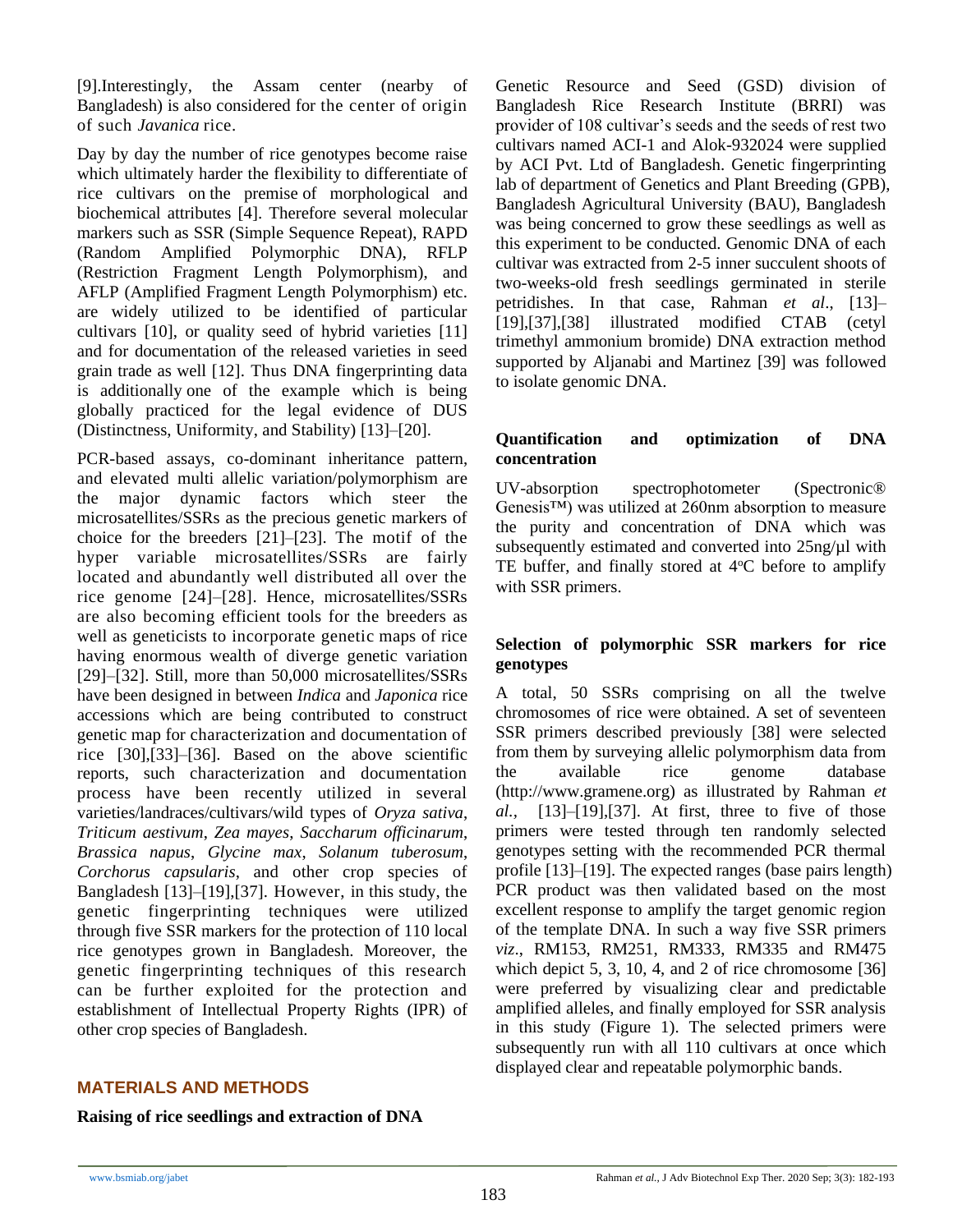### **Polymerase chain reaction (PCR) amplification profile for SSRs**

Eppendorf™ oil-free thermal cycler gradient was utilized in this PCR reaction. Approximate 15 μl reaction volume consists of 50ng sample DNA (2.0 µl), 10x PCR Buffer (3.0  $\mu$ l), 1  $\mu$ M of each forward and reverse SSR primer (1.0 µl), 0.25 mM dNTPs (1.5 µl), 1 unit ampli Taq DNA polymerase (0.5 µl), and nuclease free double distilled deionized water (6.0 µl) were utilized to perform PCR reaction. PCR settings were carried out by the conditions described by Panaud *et al.,* [34],[36] with minor modifications suggested by previous research [13]–[19],[37] as follows:  $95^{\circ}$ C for 5 min (an initial denaturation) followed by entire 35 cycles, 95°C for 40 sec (denaturation), 55°C for 30 sec (annealing) and 72°C for 1 min (elongation/extension), then a final elongation/extension cycle at 72°C for 7 min. Amplified PCR reactions were then stored at  $-20^{\circ}$ C for further utilization.

### **Electrophoresis and inspection of banding patterns**

Top vision submarine horizontal electrophoresis system (BIORAD™ Sequencing Cell) was utilized to electrophoresis the PCR reactions (Figure 1). Prior to electrophoresis, each 07 µL amplified PCR aliquot and 3 µL of loading buffer [38] were mixed gently. This mixture was then loaded on 2% agarose gel, and placed into the submarine horizontal gel chamber with 1x TBE running buffer (Trizma base, boric acid and EDTA; pH 8.0). A five microlitre (5 µL) 100 bp standard DNA (Gene ruler, Fermentas®) ladder was added in both left and right side of the gel to compare the molecular weight of the amplified PCR products of each cultivar. PCR mixtures (10 *μ*l) were subjected to electrophoresis at 100V and 50W for 2 hrs 40 mins. The electrophoresis sample was then kept as photographic image by the camera polaroid gel documentation system (UVP, BioDoc-It<sup>™</sup> System).

### **Genotyping of alleles and data analysis**

DNA FRAG v3.03 computer software [39] was utilized to measure the most profoundly amplified alleles per loci (Figure 1) by using 100bp recognizing size standard DNA ladder [40]. The individual unambiguous DNA fragments were referred as alleles of the respective SSR markers. The allele frequency data (DNA fragment) was exported as diploid datasheet arrangement (AA, AB, CC and so on) on POPGENE v1.31 computer program [42], and therefore, utilized for the several statistical analysis including "observed number of alleles-Na [42]", "effective number of alleles-N*e*" [43], "allelic diversity

index (PIC=1- $\sum X_i^2$ , where  $X_i$  indicates the frequency of the i<sup>th</sup> allele), Shannon's Information index-*I* [44]", "Hardy-Weinberg equilibrium (H*e* and H*o* of Levene [45] and Gene flow-Nm)", "Nei's gene diversity index (*h*) [46]", "chi-square & probability index", and "Wright's fixation index- $F_{is}$  [47]". POPGENE v1.31 software was also applied to estimate genetic distance and similarity among the genotypes. Finally, an UPGMA (Unweighted Pair Group Method of Arithmetic Means) phylogenetic tree (Figure 2) was assembled by means of Nei's [48] genetic distance (*D*) which was visualized via Treeview computer software [49]. The generated cluster on UPGMA diagram (Figure 2) was then used to explain the relationships among the cultivars in this study.

### **RESULTS**

### **Allele frequency and allelic diversity index (PIC)**

Using 5 polymorphic loci in 110 cultivars of rice, a complete of 99 alleles were found in this quantitative investigation where RM335 revealed the foremost observed alleles (25) followed by RM333 (21), RM251 (20), RM475 (19) and RM153 (14) as shown in Table 1. The Highest effective number (N*e*) of alleles (19.852) was also found in RM335 (Table 2). The diversity index of alleles or Polymorphism Information Content (PIC=1- $\sum$ Xi<sup>2</sup>) values usually reflect particular allele diversity into a species [50]. The average PIC value was 0.864 with the number ranging from 0.879 (RM153) to 0.949 (RM335) (Table 1).

### **Genetic variation statistics**

Aspect of allele frequency of each cultivars and total cultivars were taken into consideration to calculate the comprehensive Shannon's Information Index (*I*) which is fluctuated from 2.284 (RM153) to 3.080 (RM335). Fixation index  $(F_{is})$  (a measure of genetic differentiation) was recorded from 0.687 to 0.958 having 0.838 average values (Table 2). Highest gene flow  $(N_m)$  was estimated through RM251 microsatellite loci (0.046) while RM153 showed the lowest gene flow (0.005) in this study (Table 2).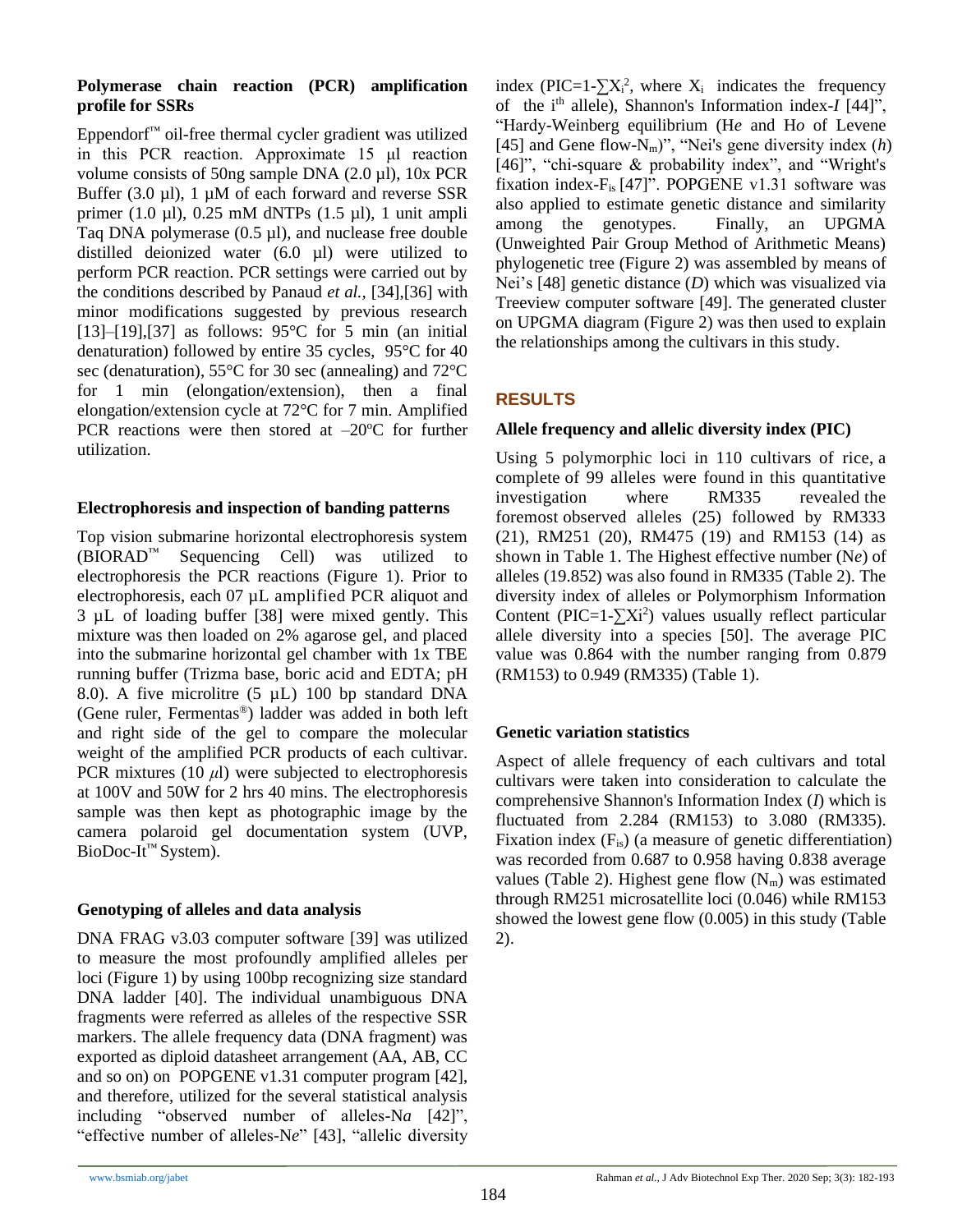| 110 MW Cantvars                                    | <b>RM153</b>                                       | <b>RM251</b>                                     | <b>RM333</b>                                       | <b>RM335</b>                                       | <b>RM475</b>                                       |       |
|----------------------------------------------------|----------------------------------------------------|--------------------------------------------------|----------------------------------------------------|----------------------------------------------------|----------------------------------------------------|-------|
| Allele                                             | (Chromosome 5)                                     | (Chromosome 3)                                   | (Chromosome 10)                                    | (Chromosome 4)                                     | (Chromosome 2)                                     | Mean  |
| Allele A                                           | 0.005                                              | 0.023                                            | 0.018                                              | 0.014                                              | 0.005                                              |       |
| Allele B                                           | 0.023                                              | 0.055                                            | 0.018                                              | 0.041                                              | 0.014                                              |       |
| Allele C                                           | 0.032                                              | 0.005                                            | 0.018                                              | 0.018                                              | 0.014                                              |       |
| Allele D                                           | 0.032                                              | 0.041                                            | 0.023                                              | 0.018                                              | 0.005                                              |       |
| Allele E                                           | 0.141                                              | 0.041                                            | 0.018                                              | 0.055                                              | 0.014                                              |       |
| Allele F                                           | 0.200                                              | 0.086                                            | 0.009                                              | 0.055                                              | 0.023                                              |       |
| Allele G                                           | 0.118                                              | 0.077                                            | 0.014                                              | 0.009                                              | 0.050                                              |       |
| Allele H                                           | 0.123                                              | 0.091                                            | 0.005                                              | 0.041                                              | 0.041                                              |       |
| Allele I                                           | 0.118                                              | 0.086                                            | 0.009                                              | 0.027                                              | 0.105                                              |       |
| Allele J                                           | 0.100                                              | 0.018                                            | 0.036                                              | 0.055                                              | 0.123                                              |       |
| Allele K                                           | 0.064                                              | 0.096                                            | 0.082                                              | 0.068                                              | 0.064                                              |       |
| Allele L                                           | 0.018                                              | 0.059                                            | 0.064                                              | 0.041                                              | 0.055                                              |       |
| Allele M                                           | 0.018                                              | 0.123                                            | 0.073                                              | 0.055                                              | 0.136                                              |       |
| 0.009<br>Allele N                                  |                                                    | 0.077                                            | 0.191                                              | 0.082                                              | 0.141                                              |       |
| Allele O                                           |                                                    | 0.005                                            | 0.191                                              | 0.050                                              | 0.109                                              |       |
| Allele P                                           |                                                    | 0.036                                            | 0.055                                              | 0.064                                              | 0.055                                              |       |
| Allele Q                                           |                                                    | 0.014                                            | 0.096                                              | 0.041                                              | 0.018                                              |       |
| Allele R                                           |                                                    | 0.036                                            | 0.041                                              | 0.073                                              | 0.009                                              |       |
| Allele S                                           |                                                    | 0.027                                            | 0.014                                              | 0.032                                              | 0.023                                              |       |
| Allele T                                           |                                                    | 0.005                                            | 0.018                                              | 0.018                                              |                                                    |       |
| Allele U                                           |                                                    |                                                  | 0.009                                              | 0.055                                              |                                                    |       |
| Allele V                                           |                                                    |                                                  |                                                    | 0.041                                              |                                                    |       |
| Allele W                                           |                                                    |                                                  |                                                    | 0.023                                              |                                                    |       |
| Allele X                                           |                                                    |                                                  |                                                    | 0.018                                              |                                                    |       |
| Allele Y                                           |                                                    |                                                  |                                                    | 0.009                                              |                                                    |       |
| Diversity Index (PIC=1- $\Sigma$ Xi <sup>2</sup> ) | 0.879                                              | 0.926                                            | 0.893                                              | 0.949                                              | 0.907                                              | 0.864 |
| <b>Observed number of alleles</b>                  | 14                                                 | 20                                               | 21                                                 | 25                                                 | 19                                                 | 19.80 |
| <b>Effective number of alleles</b>                 | 8.3190                                             | 13.5879                                          | 9.3617                                             | 19.8523                                            | 10.8036                                            | 12.38 |
| <b>96 of Effectiveness</b>                         | 29.167                                             | 41.047                                           | 46.377                                             | 44.169                                             | 33.277                                             | 38.81 |
| Sequence of primers (5'-3')                        | F: gootogagcatcatcatcag<br>R: atcaacctgcacttgcctgg | F: gaatggcaatggcgctag<br>R: atgcggttcaagattcgatc | F: gtacgactacgagtgtcaccaa<br>R: gtcttcgcgatcactcgc | F: gitcagigitcagigccacc<br>R: gaacagagaacagagccacc | F: cetcacgattflectecaac<br>R: acggtgggattagactgtgc |       |
| Motif                                              | $(GAA)$ 9                                          | $(CI)_{29}$                                      | $(TAT)_{19}(CTT)_{19}$                             | $(TT)_{20}$                                        | $(TATC)_{8}$                                       |       |

**Table 1.** Fingerprinting Alleles and polymorphism information content (PIC) of five SSR loci across 110 rice cultivars

### **Heterozygosity statistics**

Across 110 rice varieties, RM251 (0.290) yielded the very best average heterozygosity (H*O*) in current study followed by RM475 (0.172), RM335 (0.154), RM333 (0.090) and RM153 (0.036) (Table 2). Highest heterozygosity can be explained as a result of length and distance of RM251 marker on the genetic map relative

## **Varietal identifications**

to centromere [14].

Comparative SSR profiles and DNA molecular weight (band position) against five SSR primers (Figure 1), all the varieties were distinguished from each other with a minimum of single and/or arrangement of five primers.

| Table 2. Summary statistics of the utilized genetic diversity parameters in the study |  |  |  |  |  |
|---------------------------------------------------------------------------------------|--|--|--|--|--|
|                                                                                       |  |  |  |  |  |

| Loci | Polymo-<br>rphism | <b>Size</b><br>range<br>(bp)                                         | $Na^*$ | $Ne^*$ | $\mathbf{r}$ | $Ho^*$ He <sup>*</sup> $h^*$ |  | Chi-Sq. Prob. | Level<br><b>of</b><br><b>Significance</b> | $*F_{iS}$ | $F_{st}$          | $N_m^*$ |
|------|-------------------|----------------------------------------------------------------------|--------|--------|--------------|------------------------------|--|---------------|-------------------------------------------|-----------|-------------------|---------|
|      |                   | RM153 100% 163-244 14.00 08.319 2.284 0.036 0.883 0.879 10.113 0.810 |        |        |              |                              |  |               | <b>NS</b>                                 |           | 0.958 0.979 0.005 |         |
|      |                   | RM251 100% 108-210 20.00 13.589 2.736 0.290 0.930 0.926 49.314 0.001 |        |        |              |                              |  |               | **                                        |           | 0.687 0.843 0.046 |         |
|      |                   | RM333 100% 169-355 21.00 09.361 2.557 0.090 0.897 0.893 60.523 0.001 |        |        |              |                              |  |               | **                                        |           | 0.898 0.949 0.013 |         |
|      |                   | RM335 100% 69-203 25.00 19.853 3.080 0.154 0.954 0.949 51.925 0.000  |        |        |              |                              |  |               | **                                        |           | 0.838 0.918 0.022 |         |
|      |                   | RM475 100% 151-263 19.00 10.803 2.568 0.172 0.911 0.907 77.421 0.000 |        |        |              |                              |  |               | ***                                       |           | 0.810 0.904 0.026 |         |
| Mean |                   | 100% 132-255 19.80 12.384 2.645 0.149 0.915 0.911                    |        |        |              |                              |  |               |                                           |           | 0.838 0.918 0.022 |         |

\*Na = Number of observed alleles, \*Ne = Number of effective alleles =1/(∑X<sub>i</sub><sup>2</sup>), Where X<sub>i</sub> is the frequency of the i<sup>th</sup> allele [43], \*I = Shannon's Information index by Lewontin [44], \*Unbiased Expected Heterozygosity (H*e*) was computed using Levene [45], \**h* = Nei's (1973) gene diversity index [46], NS=not significant, \* P<0.05, \*\* P<0.01, \*\*\* P<0.001, \*F<sub>is</sub> = Wright's fixation index (F<sub>is</sub>) as a measure of heterozygote deficiency or excess (He - Ho) / He) [47], and  $N_m =$  Gene flow estimated from  $F_{st} = 0.25(1 - F_{st})/F_{st}$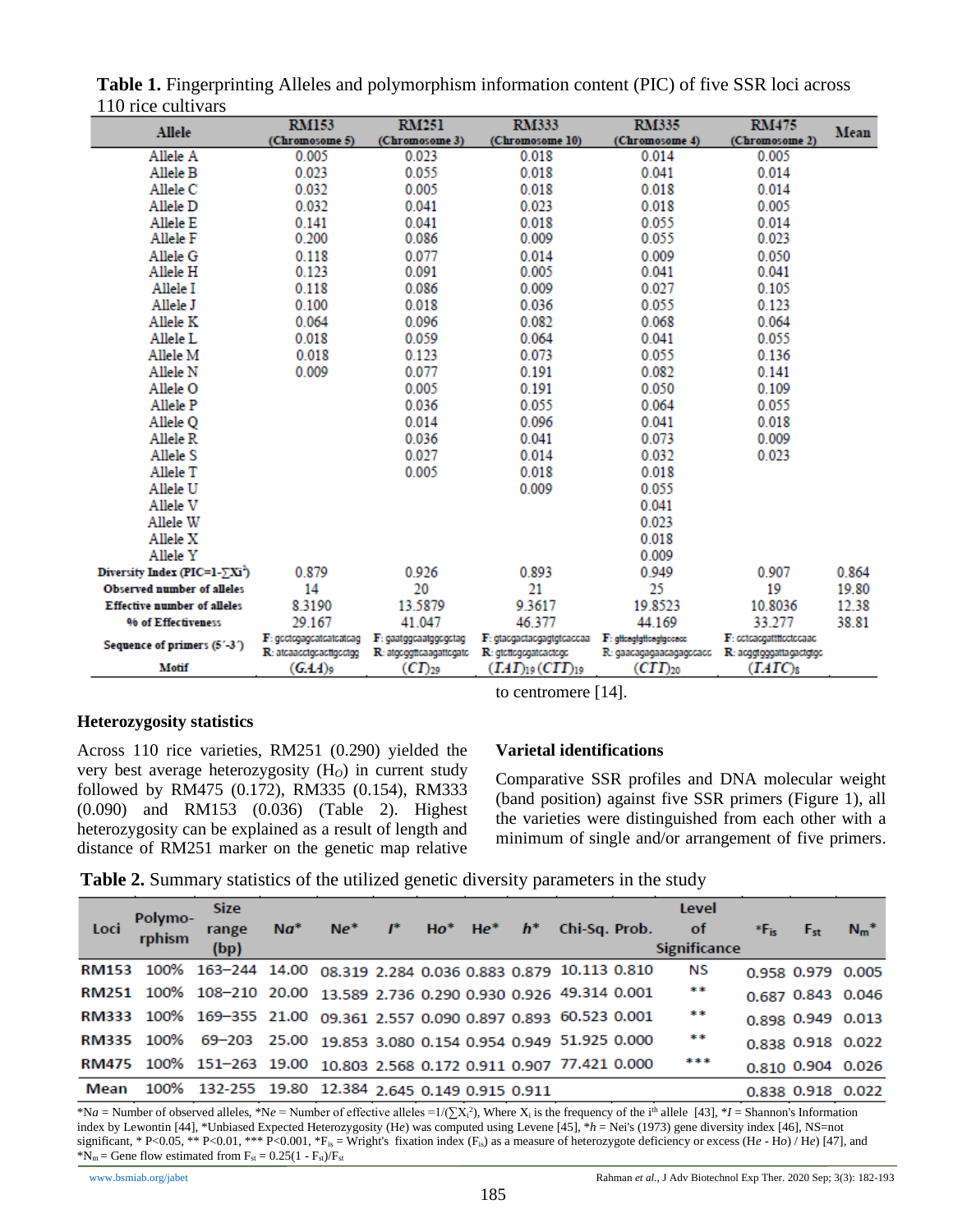|                     | ັ້                                             |                                          | $\alpha$ . The mass of $\alpha$ is the value of $\alpha$ in $\alpha$ is the position<br>Band positions due to specific primers (bp) |                      |                      |                      |                      |  |  |  |
|---------------------|------------------------------------------------|------------------------------------------|-------------------------------------------------------------------------------------------------------------------------------------|----------------------|----------------------|----------------------|----------------------|--|--|--|
|                     | Sl. No Variety Name                            | Distinguishing $Primer(s)$               | <b>RM153</b>                                                                                                                        | <b>RM251</b>         | <b>RM333</b>         | <b>RM335</b>         | <b>RM475</b>         |  |  |  |
| 1                   | Lal Amon                                       | RM153 + RM251                            | 191                                                                                                                                 | 108                  | 194                  | 106                  | 178                  |  |  |  |
| $\overline{2}$<br>3 | Lau Jan<br>Nara Aswina                         | RM153 + RM333<br>RM153 + RM333           | 184<br>195                                                                                                                          | 108<br>149           | 171<br>182           | 88<br>84             | 173<br>185           |  |  |  |
| 4                   | <b>Buna Dhan</b>                               | RM251                                    | 191                                                                                                                                 | 149, 104             | 207                  | 120                  | 178                  |  |  |  |
| 5<br>6              | Begun Bechi<br>Bhasha Manik                    | <b>RM333</b><br>RM251 + RM333            | 195<br>195                                                                                                                          | 140<br>145           | 242<br>212           | 88<br>84             | 200, 167<br>205      |  |  |  |
| 7                   | Kochu Dhola                                    | <b>RM335</b>                             | 184                                                                                                                                 | 126                  | 228                  | 69                   | 173                  |  |  |  |
| 8<br>9              | Sunga Wala<br>Konek Chul                       | RM153 + RM251<br>RM333 + RM335           | 184<br>195                                                                                                                          | 113<br>133           | 296<br>220           | 79<br>79             | 161<br>173           |  |  |  |
| 10                  | Horinkhur Panati                               | RM335 + RM475                            | 195                                                                                                                                 | 133                  | 207                  | 74                   | 190                  |  |  |  |
| 11<br>12            | Ganjia<br>Dudhsar                              | RM251/RM335/RM475<br><b>RM335</b>        | 191<br>195                                                                                                                          | 176, 108<br>140      | 207<br>319           | 120, 74<br>125, 74   | 173, 151<br>173      |  |  |  |
| 13<br>14            | Mathia<br>Khirma Pat                           | $RM153 + RM251 + RM333$                  | 191<br>206                                                                                                                          | 126<br>176.113       | 207<br>200           | 88                   | 167<br>178           |  |  |  |
| 15                  | <b>Mukut Sail</b>                              | RM335<br><b>RM335</b>                    | 200                                                                                                                                 | 149                  | 207                  | 125, 84<br>130, 79   | 178                  |  |  |  |
| 16<br>17            | <b>Ban Kolom</b><br>Safa Har (3)               | $RM153 + RM251 + RM333$<br>RM153 + RM251 | 200<br>222                                                                                                                          | 149<br>126           | 235<br>220           | 84<br>95             | 151<br>173           |  |  |  |
| 18                  | Kal Nania                                      | RM251 + RM333                            | 200                                                                                                                                 | 113                  | 207                  | 95                   | 185                  |  |  |  |
| 19<br>20            | Shil Pan<br><b>Jabar Sail</b>                  | RM251/RM475<br>$RM153 + RM251$           | 200<br>200                                                                                                                          | 154, 145<br>133      | 256<br>188           | 88<br>84             | 210, 173<br>167      |  |  |  |
| 21                  | Moisha Mida                                    | RM251 + RM333                            | 200                                                                                                                                 | 113                  | 169                  | 100                  | 185                  |  |  |  |
| 22<br>23            | Paglakushyari<br>Pan Kaich                     | <b>RM251</b><br>RM153 + RM251            | 200<br>195                                                                                                                          | 120<br>140           | 200<br>200           | 130<br>154           | 178<br>205, 173      |  |  |  |
| 24                  | <b>Lal Patjat</b>                              | <b>RM333</b>                             | 200                                                                                                                                 | 140                  | 207, 176             | 142                  | 178                  |  |  |  |
| 25<br>26            | Chandda Gotok<br>Moisha Mira                   | RM251<br><b>RM335</b>                    | 200<br>195                                                                                                                          | 162.108<br>133       | 188<br>207           | 175, 142<br>180, 120 | 178<br>205           |  |  |  |
| 27<br>28            | Choia Mora<br>Modhu Maloti                     | <b>RM335</b><br><b>RM335</b>             | 191<br>191                                                                                                                          | 140<br>140           | 228<br>319           | 120, 100             | 185<br>190           |  |  |  |
| 29                  | Kali Gochya                                    | <b>RM335</b>                             | 177                                                                                                                                 | 190                  | 188                  | 142, 106<br>175, 135 | 173                  |  |  |  |
| 30<br>31            | Ludi Gochya<br>Kala Gura                       | <b>RM335</b><br>RM153 + RM251            | 163<br>171                                                                                                                          | 184<br>168           | 200<br>207           | 161, 125<br>106      | 167<br>190           |  |  |  |
| 32                  | Monura                                         | RM153 + RM335                            | 171                                                                                                                                 | 204                  | 228                  | 135                  | 178                  |  |  |  |
| 33<br>34            | Moisa Mira<br>Chand Moni (3)                   | RM251 + RM333<br>RM335 + RM475           | 177<br>171                                                                                                                          | 210<br>133           | 207<br>200           | 135<br>115           | 178<br>173           |  |  |  |
| 35                  | Kamoni Sail                                    | RM251                                    | 177                                                                                                                                 | 200, 176             | 200                  | 142                  | 205                  |  |  |  |
| 36<br>37            | Juna<br>Kurki                                  | <b>RM333</b><br>RM251 + RM333            | 191<br>177                                                                                                                          | 184<br>210           | 263<br>188           | 106<br>106           | 178<br>178           |  |  |  |
| 38                  | Arai Raj                                       | RM251 + RM333                            | 177                                                                                                                                 | 184, 168             | 355                  | 175, 142             | 185                  |  |  |  |
| 39<br>40            | Kala Gora<br>Mulai                             | RM251 + RM333<br>RM333 + RM335           | 177<br>177                                                                                                                          | 204<br>204           | 220<br>188           | 125<br>115           | 200<br>200           |  |  |  |
| 41                  | Dharga Sail                                    | RM251                                    | 163                                                                                                                                 | 210, 184             | 212                  | 106                  | 195                  |  |  |  |
| 42<br>43            | Bondyl<br>Chakkol                              | RM335/RM475<br>RM153 + RM335             | 177<br>177                                                                                                                          | 168<br>204           | 220, 188<br>302, 200 | 125<br>115           | 240<br>200           |  |  |  |
| 44                  | Rajamun                                        | RM251                                    | 171                                                                                                                                 | 176, 133             | 228                  | 161                  | 210                  |  |  |  |
| 45<br>46            | Kanchon Mogi<br><b>Hiruyal</b>                 | RM251/RM333/RM475<br><b>RM475</b>        | 184<br>184                                                                                                                          | 184, 162<br>184, 168 | 235, 188<br>200      | 125<br>161           | 237, 200<br>247, 200 |  |  |  |
| 47                  | Chapa Mali                                     | RM153 + RM335                            | 171                                                                                                                                 | 204                  | 228                  | 106                  | 205                  |  |  |  |
| 48<br>49            | Deppol<br>Pushon                               | RM153 + RM251<br>RM333/RM475             | 191<br>177                                                                                                                          | 204<br>162           | 194<br>302, 207      | 100<br>120           | 205<br>231           |  |  |  |
| 50                  | Kali Cochr                                     | RM333 + RM335                            | 200                                                                                                                                 | 145                  | 220                  | 142                  | 200                  |  |  |  |
| 51<br>52            | Ghori Amon<br>Muirol                           | <b>RM475</b><br>$RM153 + RM251$          | 177<br>191                                                                                                                          | 176, 113<br>190      | 235<br>207           | 148<br>148           | 240, 200<br>195      |  |  |  |
| 53                  | Muar Sail                                      | <b>RM475</b>                             | 184                                                                                                                                 | 168                  | 207                  | 115                  | 247                  |  |  |  |
| 54<br>55            | Jhaw Lota<br><b>Bhoban</b>                     | $RM153 + RM251$<br><b>RM475</b>          | 171<br>191                                                                                                                          | 140<br>176           | 212<br>200           | 100<br>88            | 195<br>263, 210      |  |  |  |
| 56                  | Ful Badam                                      | RM153 + RM251                            | 206                                                                                                                                 | 190                  | 228                  | 88                   | 195                  |  |  |  |
| 57<br>58            | Galong<br>Hasna Chikon                         | RM333 + RM335<br>$RM251 + RM333$         | 200<br>206                                                                                                                          | 149<br>158           | 212<br>182           | 130<br>125           | 185<br>185           |  |  |  |
| 59                  | <b>Thakor</b>                                  | RM153 + RM251                            | 195                                                                                                                                 | 158                  | 220                  | 200                  | 167                  |  |  |  |
| 60<br>61            | Tembur<br>Tulsi Mala                           | RM153 + RM251 + RM333<br><b>RM153</b>    | 200<br>222, 206                                                                                                                     | 145<br>162           | 207<br>188           | 135<br>142           | 178<br>151           |  |  |  |
| 62                  | Giring                                         | RM251                                    | 200                                                                                                                                 | 190, 149             | 355                  | 180                  | 200, 167             |  |  |  |
| 63<br>64            | Nag Pechi<br><b>Bhua Dhan</b>                  | $RM251 + RM333$<br><b>RM475</b>          | 206<br>230                                                                                                                          | 176<br>140           | 228<br>200           | 142<br>200           | 185<br>200, 178      |  |  |  |
| 65                  | <b>Sandik Sail</b>                             | RM251 + RM333                            | 206                                                                                                                                 | 158                  | 200                  | 135                  | 185                  |  |  |  |
| 66<br>67            | Jhoria Sail<br>Halde Medi                      | RM251<br>RM333 + RM335                   | 206<br>206                                                                                                                          | 176, 140<br>176      | 200<br>212           | 195<br>142           | 205, 185<br>185      |  |  |  |
| 68                  | Maitya Cheng                                   | <b>RM334</b>                             | 206                                                                                                                                 | 176                  | 207                  | 168                  | 173                  |  |  |  |
| 69<br>70            | Kala Bail<br>Murki Balam                       | RM333/RM335<br>RM251/RM475               | 222<br>206                                                                                                                          | 158<br>184.133       | 302<br>302, 200      | 200, 125<br>200, 130 | 190<br>215, 190      |  |  |  |
| 71                  | Gulchamlaish                                   | RM251 + RM333                            | 206                                                                                                                                 | 158                  | 296                  | 195                  | 195                  |  |  |  |
| 72<br>73            | Raj Kumari<br>Hati Banda                       | RM251<br>RM333 + RM334                   | 171<br>206                                                                                                                          | 176, 145<br>162      | 336<br>235, 188      | 200, 130<br>161      | 190<br>215           |  |  |  |
| 74                  | Kui Sail (2)                                   | <b>RM153</b>                             | 244, 177                                                                                                                            | 162                  | 182                  | 130                  | 200                  |  |  |  |
| 75<br>76            | Chakkol (Muta) Raozan RM153 + RM251<br>Muijuri | RM153 + RM333                            | 214<br>200                                                                                                                          | 176<br>162           | 207<br>228           | 190<br>175           | 195<br>178           |  |  |  |
| 77<br>78            | Munsi Sail<br><b>Thakur Dhan</b>               | RM251 + RM333<br>RM251 + RM333           | 195<br>206                                                                                                                          | 168, 126<br>133      | 188<br>194           | 175<br>175           | 200<br>224           |  |  |  |
| 79                  | Moina Sail                                     | RM251 + RM333                            | 200                                                                                                                                 | 162                  | 194                  | 154                  | 215                  |  |  |  |
| 80<br>81            | Butu Balam (2)<br>Kali Jira (2)                | <b>RM335</b><br>RM153 + RM251            | 191<br>184                                                                                                                          | 168, 126<br>168, 133 | 220.182<br>200       | 115<br>148           | 200<br>205           |  |  |  |
| 82                  | Jhual Kata                                     | <b>RM335</b>                             | 200                                                                                                                                 | 162                  | 182                  | 154, 110             | 200                  |  |  |  |
| 83<br>84            | Raj Bhog<br>Lal Modonga                        | RM251 + RM335<br><b>RM251</b>            | 200<br>222                                                                                                                          | 176<br>162, 145      | 200<br>171           | 110<br>110           | 205<br>205           |  |  |  |
| 85                  | Surma Sail                                     | <b>RM475</b>                             | 195                                                                                                                                 | 154                  | 212                  | 180                  | 210, 178             |  |  |  |
| 86<br>87            | Madhu Mala<br>Dumai Sail                       | <b>RM251</b><br>RM251/RM335              | 200<br>200                                                                                                                          | 158, 131<br>140, 120 | 176<br>200           | 125<br>203, 180      | 190<br>178           |  |  |  |
| 88                  | Chadlash                                       | <b>RM251</b>                             | 214                                                                                                                                 | 145.133              | 207                  | 130                  | 167                  |  |  |  |
| 89<br>90            | Jola Bhangh<br>Mutonga (2)                     | RM153 + RM475<br>RM251 + RM333           | 184<br>184                                                                                                                          | 140<br>140           | 200<br>235           | 180<br>203           | 173<br>205           |  |  |  |
| 91                  | Jula Gudi                                      | <b>RM153</b>                             | 206                                                                                                                                 | 149                  | 212                  | 175                  | 157                  |  |  |  |
| 92<br>93            | Gutok<br>Pani Torong                           | RM153/RM251<br>RM251                     | 230.191<br>214                                                                                                                      | 154, 149<br>162, 149 | 207<br>336           | 130<br>161           | 161<br>185           |  |  |  |
| 94                  | Randar                                         | RM153 + RM251 + RM333                    | 200                                                                                                                                 | 149                  | 200                  | 190                  | 173                  |  |  |  |
| 95<br>96            | <b>Bhor</b> Gelam<br>Neel Huri                 | RM251<br>RM333/RM335                     | 184<br>206                                                                                                                          | 168, 149<br>149      | 207<br>248, 200      | 180<br>200, 175      | 205, 173<br>185      |  |  |  |
| 97                  | Jol Kumari                                     | RM153 + RM251                            | 191                                                                                                                                 | 162                  | 207                  | 125                  | 205, 185             |  |  |  |
| 98<br>99            | Ful Kari<br><b>Biropa</b>                      | $RM153 + RM251$<br>RM153 + RM251 + RM333 | 184<br>191                                                                                                                          | 158<br>145           | 212<br>200           | 180<br>125           | 185<br>185           |  |  |  |
| 100                 | Asham Baba                                     | RM153 + RM251 + RM333                    | 206                                                                                                                                 | 158                  | 207                  | 120                  | 200                  |  |  |  |
| 101<br>102          | Dhul Abiz<br>Porangi                           | RM153 + RM333<br>RM251                   | 200<br>200                                                                                                                          | 158<br>168, 145      | 194<br>220           | 120<br>110           | 200<br>190           |  |  |  |
| 103                 | <b>Tulo Sail</b>                               | RM153/RM251                              | 214, 177                                                                                                                            | 168, 158             | 188                  | 115                  | 215                  |  |  |  |
| 104<br>105          | Khoni Dhan<br>Choro                            | RM251/RM475<br>RM153 + RM475             | 184<br>195                                                                                                                          | 158, 140<br>168, 133 | 200<br>200           | 110<br>106           | 231, 190<br>210      |  |  |  |
| 106                 | Sundar Sail                                    | $RM153 + RM251$                          | 168                                                                                                                                 | 190                  | 194                  | 115                  | 224                  |  |  |  |
| 107<br>108          | <b>Bokra</b><br>Nagra                          | RM251<br>RM251/RM333                     | 184<br>168                                                                                                                          | 168, 140<br>168, 154 | 228<br>256, 200      | 148<br>148           | 215<br>210           |  |  |  |
| 109                 | ACI <sub>1</sub>                               | $RM153 + RM251$                          | 230                                                                                                                                 | 140                  | 188                  | 148                  | 215                  |  |  |  |
| 110                 | Aalok 932024                                   | RM335/RM475                              | 195                                                                                                                                 | 149                  | 207                  | 154, 106             | 224, 190             |  |  |  |

**Table 3.** Distinction of 110 rice cultivars all the way through SSR band positions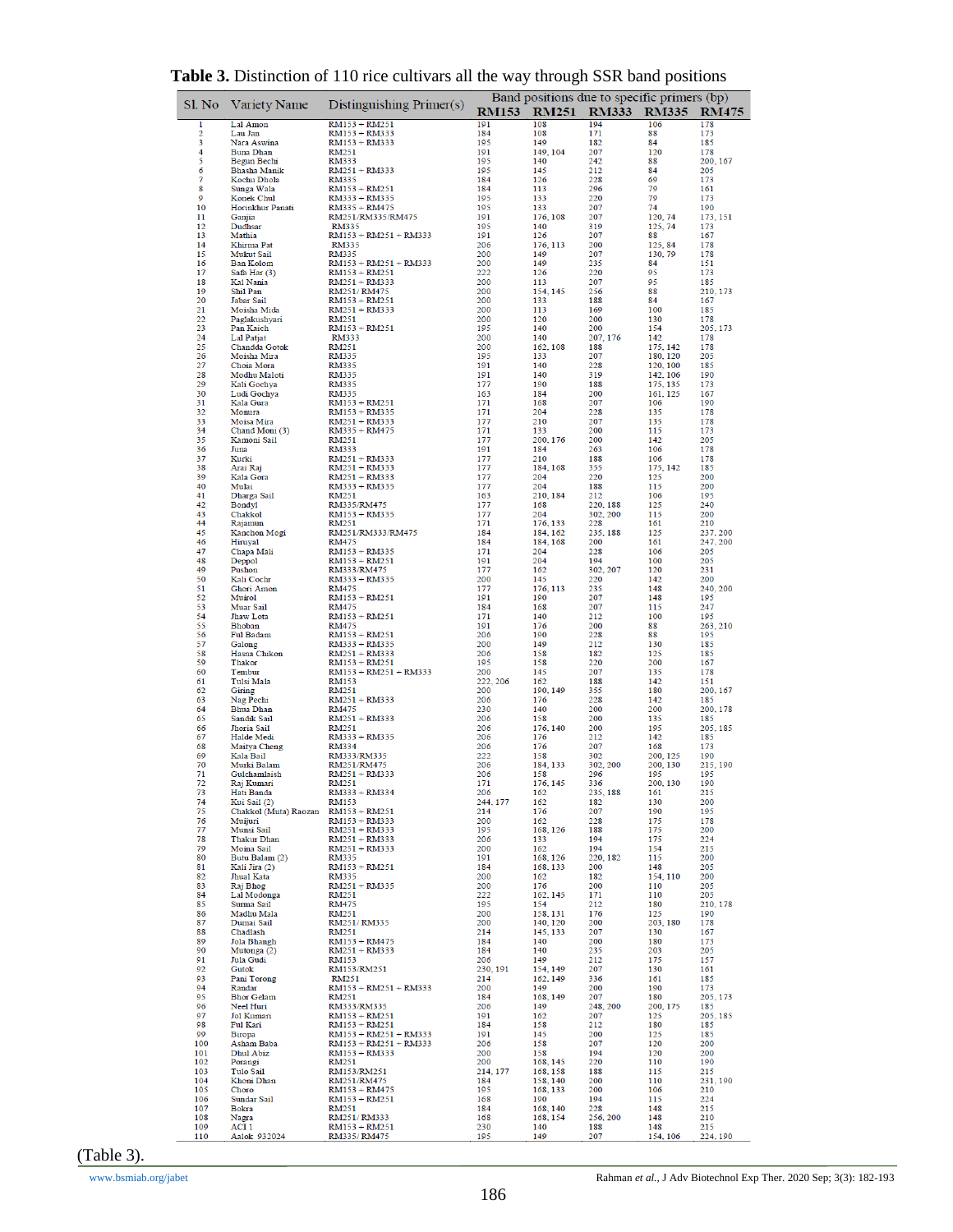

Figure 1. A) Representative gel pictures of amplified alleles from five SSR markers RM153, RM251, RM333, RM335 and RM475 by using several rice cultivars of Bangladesh (Lane M=100bp Ladder; Lanes 1 to 28 represents rice cultivars (1=Lal Amon, 2=Lau Jan, 3=Nara Aswina, 4=Buna Dhan, 5=Begun Bechi, 6=Bhasha Manik, 7=Kochu Dhola, 8=Sunga Wala, 9=Konek Chul, 10=Horinkhur Panati, 11=Ganjia, 12=Dudhsar, 13=Mathia, 14=Khirma Pat, 15=Mukut Sail, 16=Ban Kolom, 17=Safa Har (3), 18=Kal Nania, 19=Shil Pan, 20=Jabar Sail, 21=Moisha Mida, 22=Paglakushyari, 23=Pan Kaich, 24=Lal Patjat, 25=Chandda Gotok, 26=Moisha Mira, 27=Choia Mora, 28=Modhu Maloti) [38]. B) B. Representative gel pictures of amplified alleles from five SSR markers RM153, RM251, RM333, RM335 and RM475 by using several rice cultivars of Bangladesh (Lane M=100bp Ladder; Lanes 29 to 56 represents rice cultivars (29=Kali Gochya, 30=Ludi Gochya, 31=Kala Gura, 32=Monura, 33=Moisa Mira, 34=Chand Moni (3), 35=Kamoni Sail, 36=Juna, 37=Kurki, 38=Arai Raj, 39=Kala Gora, 40=Mulai, 41=Dharga Sail, 42=Bondyl, 43=Chakkol, 44=Rajamun, 45=Kanchon Mogi, 46=Hiruyal, 47=Chapa Mali, 48=Deppol, 49=Pushon, 50=Kali Cochr, 51=Ghori Amon, 52=Muirol, 53=Muar Sail, 54=Jhaw Lota, 55=Bhoban, 56=Ful Badam), C) Representative gel pictures of amplified alleles from five SSR markers RM153, RM251, RM333, RM335 and RM475 by using several rice cultivars of Bangladesh (Lane M=100bp Ladder; Lanes 57 to 84 represents rice cultivars (57=Galong, 58=Hasna Chikon, 59=Thakor, 60=Tembur, 61=Tulsi Mala, 62=Giring, 63=Nag Pechi, 64=Bhua Dhan, 65=Sandik Sail, 66=Jhoria Sail, 67=Halde Medi, 68=Maitya Cheng, 69=Kala Bail, 70=Murki Balam, 71=Gulchamlaish, 72=Raj Kumari, 73=Hati Banda, 74=Kui Sail (2), 75=Chakkol (Muta) Raozan, 76=Muijuri, 77=Munsi Sail, 78=Thakur Dhan, 79=Moina Sail, 80=Butu Balam(2), 81=Kali Jira (2), 82=Jhual Kata, 83=Raj Bhog, 84=Lal Modonga), and D) Representative gel pictures of amplified alleles from five SSR markers RM153, RM251, RM333, RM335 and RM475 by using several rice cultivars of Bangladesh (Lane M=100bp Ladder; Lanes 85 to 110 represents rice cultivars (85=Surma Sail, 86=Madhu Mala, 87=Dumai Sail, 88=Chadlash, 89=Jola Bhangh, 90=Mutonga (2), 91=Jula Gudi, 92=Gutok, 93=Pani Torong, 94=Randar, 95=Bhor Gelam, 96=Neel Huri, 97=Jol Kumari, 98=Ful Kari, 99=Biropa, 100=Asham Baba, 101=Dhul Abiz, 102=Porangi, 103=Tulo Sail, 104=Khoni Dhan, 105=Choro, 106=Sundar Sail, 107=Bokra, 108=Nagra, 109=ACI 1, 110=Aalok 932024).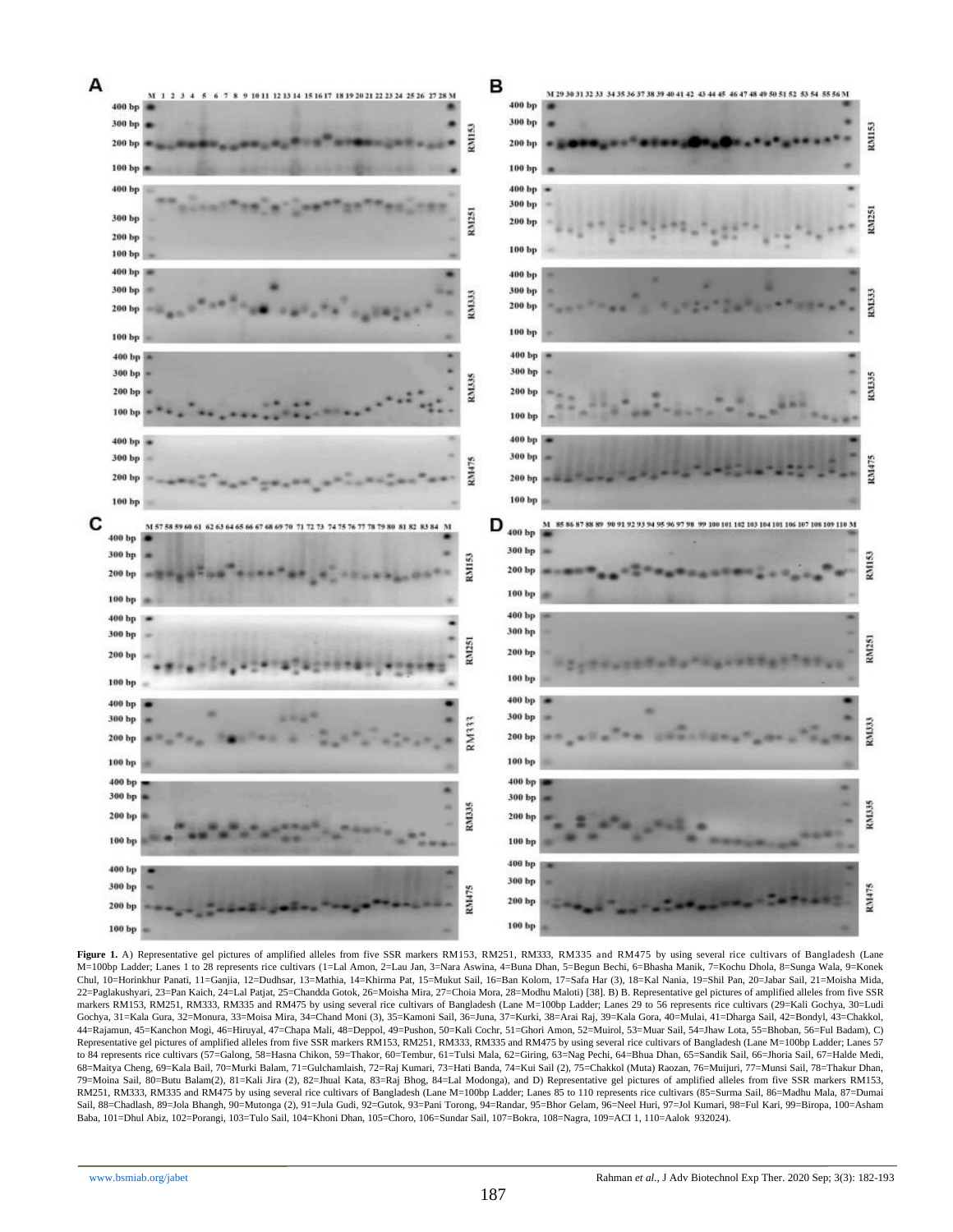

**Figure 2.** UPGMA phylogenetic tree based on Nei's [63] genetic distance showing the genetic relationship among 110 rice cultivars (Group, A= Transplant Aman, B= Broadcast Aman, C= Boro and Jhum)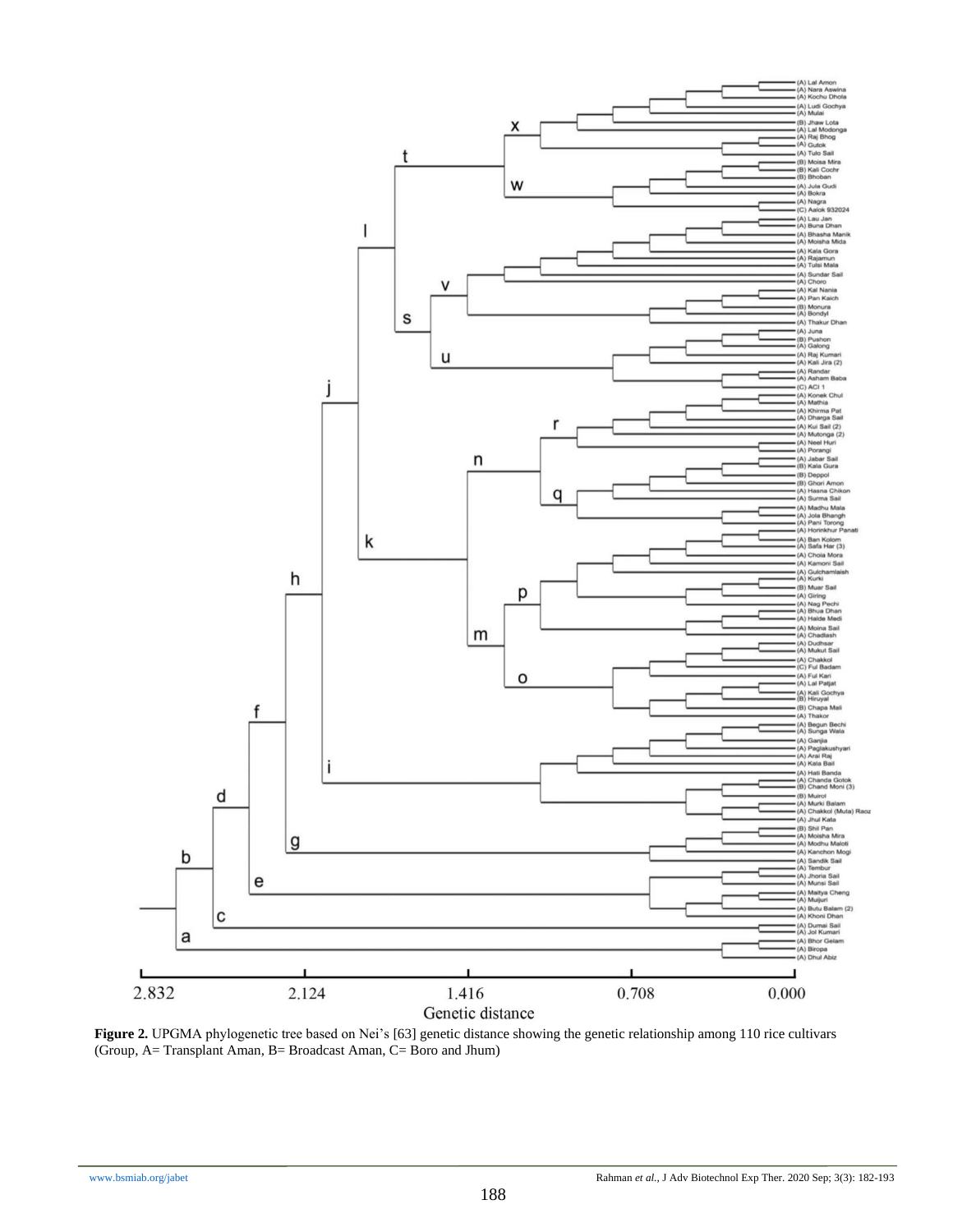### **Analysis of genetic distance and phylogenetic tree**

The summary of Nei's genetic distance (*D*) from 5995 varietal pairs among 110 rice cultivars varied from zero to 2.832. Out of these varietal pairs, 58.87% (3529) showed no genetic distance [11]. Such genetic distance and similarity in this study separated all the 110 cultivars into several clusters ("a" to "x") at once on the UPGMA diagram (Figure 2).

### **DISCUSSION**

All the utilized polymorphic SSR markers recorded a complete of 99 unique alleles (Table 1) which was significantly higher than the total number of alleles reported by the several previous researches [13]– [19],[33]. On an average it yielded 19.80 alleles per primer with an effect of 38.81%. In agreement with earlier works [13]–[19],[33] reported a total of 18 alleles [16],[17] through analyzing with three primers (RM11; RM151 and RM153) and 78 [15] alleles with five primers (RM1; RM151; RM153; RM334 and RM335), respectively, while running on diverse ecotypes of rice genotypes of Bangladesh from the protected rice materials of the BRRI. In those investigations, PIC values were recorded 0.670; 0.707; 0.698 [16],[17] & 0.862; 0.923; 0.831; 0.865 and 0.910, respectively [15]. In another study, a total of 238 rice accessions (*Indica*  and *Japonica)* by using entire ten microsatellite markers were investigated by Yang and his associates [51] where they observed maximum 25 exclusive alleles. Genotypes under the low PIC value study represent closely related variants, while superior PIC indicates considerable enormous diversity, which is ideal for the development of new variants as well [52]. The frequency of short tandem repeats of microsatellites as well as their repeat sequences have a command on the quantity of amplified alleles and their resultant PIC values of the experimental genotypes [35],[36],[53],[54]. In addition, Ni *et al*., revealed from his investigation that more extensive repeats including GA- sequenced repeats acquiesce more quantity of distinctive alleles with superior PIC standards [54]. In contrast, it has been suggested that the motif of  $(CTT)<sub>n</sub>$  and amplified ATaffluent trinucleotide repeats also exhibits adequate and greater polymorphism of alleles [35]. RM333 primer containing  $(CTT)<sub>n</sub>$  motif was one of the most instructional SSR marker because it gave 6-7 distinctive alleles and standard PIC range in Temnykh's experiment [36]. In support of RM335  $[(CTT)<sub>20</sub>]$  SSR primers, 25 unique alleles with 0.910 PIC numeral were recorded which were the foremost alleles and the maximum PIC numeral in this investigation. The PIC valuation is considered as the discriminating strength of a promising marker to the genetic diversity study of the

breeding materials selection program for the breeders because it regulates the frequency of observed and effective alleles of a particular DNA marker [55]–[57]. However, remarkably elevated PIC (0.879 to 0.949) values in this investigation indicated that the chosen markers have the required properties to be used in this DNA fingerprinting research among the 110 rice cultivars grown in Bangladesh[58]. However, the observation of this study was partially supported by the points of accuracy and usefulness from the above discussions.

Location of particular DNA genetic markers on the precise chromosomes, frequencies and size of alleles through their PIC numeral are given in Table 1. Mutation and chromosomal crossover are the two general events of heredity which are usually occupied at distal proximity from the centromere of the chromosome. They usually effort the formation of abundant alleles and eventually diversity of a specific locus [13]–[16],[18],[19],[37]. 24.7cM (chromosome 5); 79.1 cM (chromosome 3); 110.4cM (chromosome 10); 21.5cM (chromosome 4) and 92.5cM (chromosome 2) are the located positions of RM153; RM251; RM333; RM335 and RM475 primers on rice chromosome [36]. These primers were applied in the current observation of 110 rice cultivars including 2 hybrids and one variety of Jhum cultivation system. Overall gene flow values and genetic diversity were observed in several populations of *Oryza officinalis* and computed 0.316 and 0.442, respectively, by examining of entire 14 microsatellite markers [59]. A wide range of allele frequency along with PIC value, major genetic variation in sense of observed and expected heterozygosity (H*o* and H*e*) were detected in this investigation. The observed and expected heterozygosity (H*o* and H*e*) values were estimated from 0.036 (RM155) to 0.290 (RM 251), and from 0.883 (RM155) to 0.954 (RM335), respectively. Superior expected heterozygosity (H*e*) content than the observed heterozygosity in this study indicated that the selected SSR markers were remarkably abundant informative for the DNA fingerprinting among the rice cultivars [60],[61]. Partial consistent in theses' observations were computed in several Bangladeshi local rice cultivars by a number of previous research groups [4],[17],[38]. Greater genetic variation and a lower gene flow value in 110 rice varieties argued that the most studied varieties in this experiment were landraces [38].

In these research materials, a total of 92, 15, 02 and 01 cultivars are recommended for transplant aman (T. Aman), broadcast aman (B. Aman), boro and jhum ecotype by BRRI [14]. In diallel fashion, a total of 5995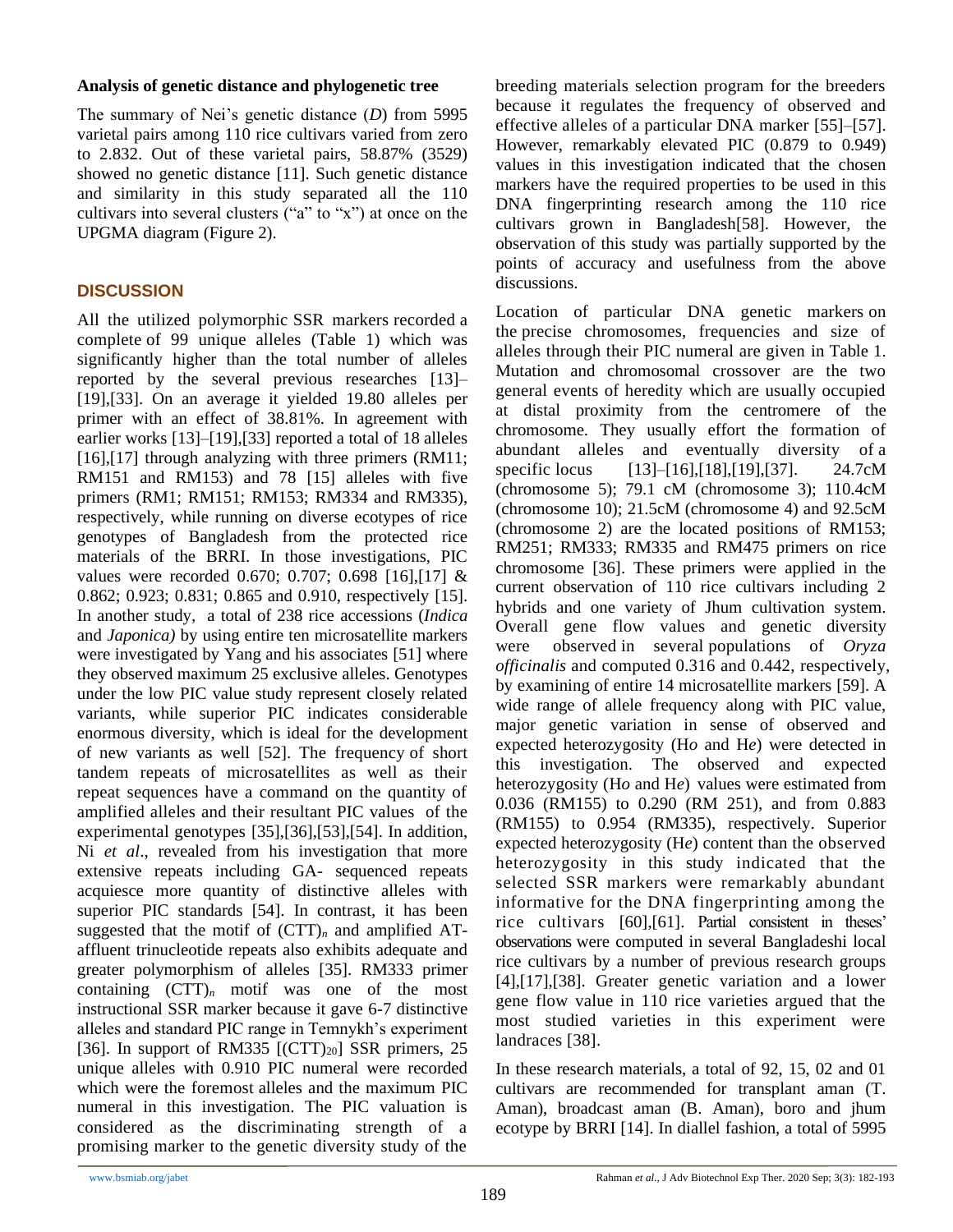varietal pairs were possible among 110 cultivars where 2466 (41.13%) varietal pairs were computed as to be prominent genetic distance (Nei's genetic distance-*D*) with each other [14]. In a previous study, while analyzing 94 varieties of six different ecotypes of rice grown in Bangladesh, a total of 4371 varietal pairs were computed of which 37% appeared nil genetic distance, and merely 1% showed highest genetic distance (2.583) [15],[62]. This closeness may be possible due to the genetic make-up of the locus for which the primers were responsible to distinguish along with low ecotype variation. Among the 5995 varietal pairs, only 0.917% appeared highest (2.832) genetic distance in this research. However, the superior genetic distance (*D*) is often observed while the cultivars or any genotypes were occupied from the landraces or wild relatives, in one side, and the high-yielding varieties (HYVs) on the opposite side in their crossing events [38]. Thus, the variation between highest and lowest genetic distance among the 110 cultivars proved their existence of variability. The resulting such genetic variability of the cultivars can be applied as a parent material in the future variety improvement programs to seek out the most efficient cultivars for further crossing or breeding.

However, Nei's genetic distance (*D*) while analyzed on the UPGMA dendrogram considering 110 cultivars at a time, the dendogram separated the varieties, Dhul Abiz, Biropa and Bhor Gelam (Cluster "a") from other 107 cultivars (Cluster "b"). Cluster "b" subsequently separated into sub-cluster "c" (Dumai Sail and Jol kumari) and sub-cluster "d" containing other 105 rice varieties. Sub-cluster subsequently formed other subclusters namely, "e", "f", "g", "h" and so on (Figure 2). The varieties, as for example, Jol Kumari, Sandik sail, Jhul Kata, Thakor, Aalok 932024 and Tulu Sail were found in different sub-clusters "c", "g", "i", "o", "w" and "x", respectively, due to their genetic distance. The major sub-clusters ("u"-"x") were found to cover 39 of the 110 cultivars starting from ACI 1 to Lal Amon, all of which are traditional rice varieties of Bangladesh except ACI 1 and Aalok 932024. UPGMA dendrogram within the groups; Transplant Aman (A), Broadcast Aman (B), Boro and Jhum (C) are given in Figure 2. As two Boro varieties (ACI 1 and Aalok 932024) and one Jhum variety (Ful Badam) were used in this experiment it was not possible to analyze them individually: they were therefore combined for a single analysis. An attempt was made to distinguish the varieties as their ecotype situations. The UPGMA dendrogram was constructed for this purpose (Figure 2). The results showed that the ecotypes have distinct clusters to represent Jhum and BRRI Accessions have formed the unique cluster different from all others as expected. The groups Transplant Aman (T. Aman) and Broadcast Aman (B. Aman) formed two closely linked sub-sub-clusters under one sub-cluster, while showing distinct difference from these sub-groups. Jhum formed a unique cluster and Boro a sub-cluster.

In these 110 cultivars, all the cultivars were distinguished from one another with either through  $1<sup>st</sup>$ ,  $2<sup>nd</sup>$ ,  $3<sup>rd</sup>$ ,  $4<sup>th</sup>$ , and  $5<sup>th</sup>$  SSR primers (Table 3) and also through qualitative and quantitative traits of Breeders [18]. Many varieties had similar names, which had created a number of problems related to final characterization. The varieties Moisha Mida (T. Aman), Moisha Mira (T. Aman), Moisa Mira (B. Aman); Kala Gura (B. Aman), Kala Gora (T. Aman) and Thakor (T. Aman), Thakur Dhan (T. Aman) have similar names but when studied by both qualitative and genetic fingerprinting those showed distinct differences [14].

### **CONCLUSIONS**

In this study, the registered local rice cultivars grown in Bangladesh were exploited to distinct each and every rice cultivar based on identification of the DNA band patterns by means of specific primers, generally termed as genetic fingerprinting. All the utilized cultivars in this research were distinguished from one another with either 1<sup>st</sup>, 2<sup>nd</sup>, 3<sup>rd</sup>, 4<sup>th</sup>, or 5<sup>th</sup> SSRs. It is important to note that some of the varieties of traditional types had very similar names, which usually gave an understanding of repeats, but it was interestingly found to be distinctly different from one another due to molecular data. An example is the varieties named Moisa Mira, Moisha Mira, Moisha Mida, Thakor, Thakur Dhan, both pairs of which were distinct from one another on molecular traits. Therefore, these were not repeated but individually distinct cultivars or land races of rice collected from different source areas of Bangladesh by BRRI scientists at different times. However, Intellectual Property Rights (IPR) and Plant Variety Protection (PVP) of wild relatives, landraces, cultivars and commercial varieties of Bangladeshi rice will be guided from the outcomes of this research. Such series of works on more rice genetic materials as well as other crop species should be done as a regular study by the genetic resource centers of different institutes in collaboration with universities, where government should give adequate financial and special manpower support with appropriate incentives for those who will lead the program.

### **ACKNOWLEDGEMENTS**

Authors express thanks to the DANIDA for supporting this research work through the Agriculture Extension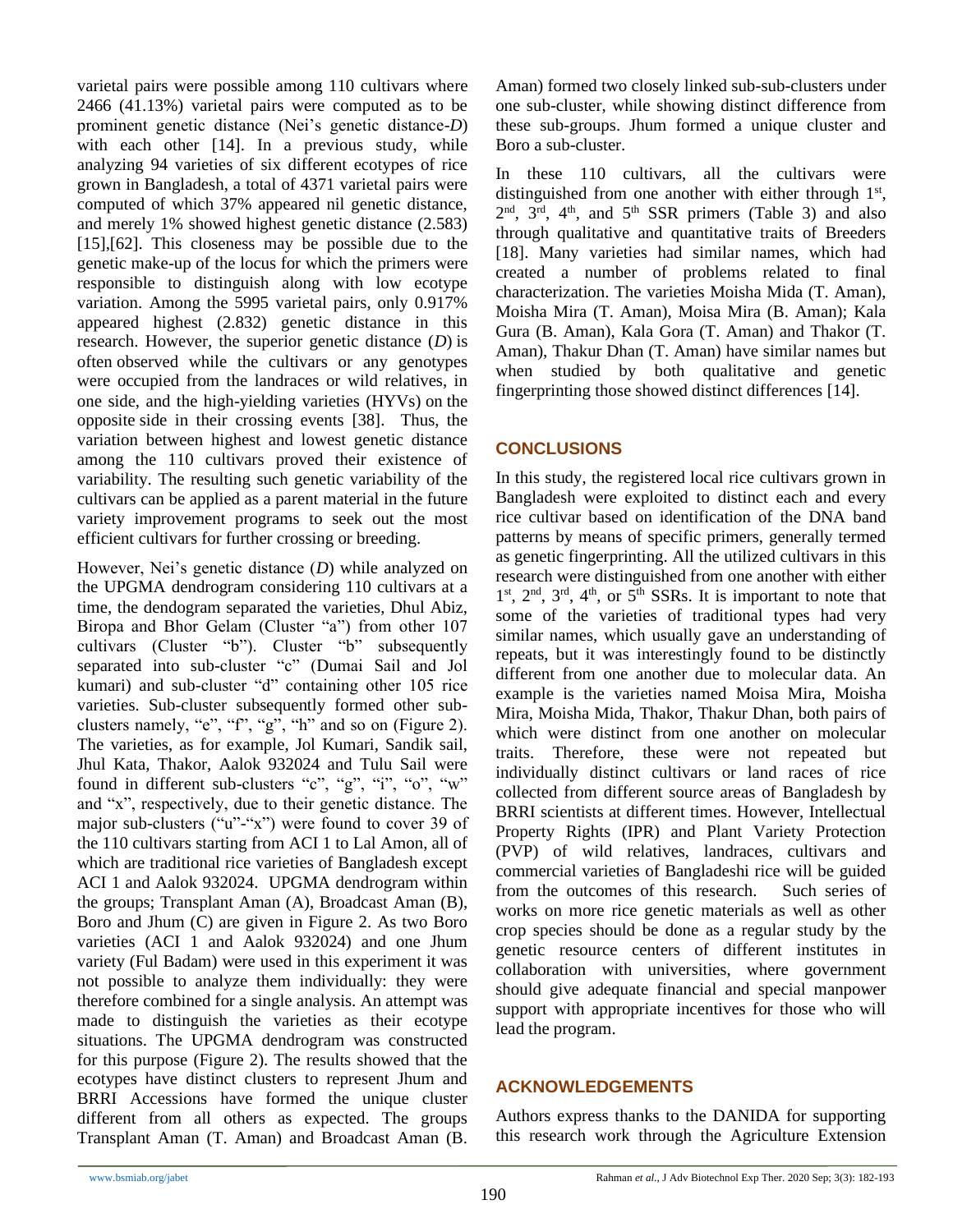Component/Seed Wing of the Ministry of Agriculture, Government of the People's Republic of Bangladesh. In the same line, they extend thanks to Mr. Anwar Faruqe, Former Joint Secretary MoA and Former Director General of the Seed Wing, for his support and keen interest in the project activities.

#### **AUTHOR CONTRIBUTIONS**

LR, MSEA and MKB were involved in conception and design of the experiments. MSR and MKHS contributed to perform the experiments. LR, UKN, MSR and MKHS contributed to drafting the article. LR and MSR contributed to revising it critically for important intellectual content. MSR made the final approval of the version to be published.

### **CONFLICTS OF INTEREST**

Authors declared that they have no conflict of interest.

#### **REFERENCES**

- [1] Wennberg A. Food and Agriculture Organization of the United Nations. In: Encyclopedia of Toxicology: Third Edition. 2014. DOI: 10.1016/B978-0-12-386454-3.00988-X
- [2] Anonymous. National Workshop on Rice Research and Extension-2002. Feeding the extra millions by 2025. Bangladesh Rice Research Institute Gazipur. 2002:1.
- [3] Jackson MT. Protecting the heritage of rice biodiversity. Geo Journal. 1995; 35(3): 267–274. DOI: 10.1007/BF00989134
- [4] Siddique MA, Khalequzzaman M, Islam MM, Fatema K, Latif MA. Molecular characterization and genetic diversity in geographical indication (GI) rice (Oryza sativa L.) cultivars of Bangladesh. Revista Brasileira de Botanica. 2016; 39(2): 631– 640. DOI: 10.1007/s40415-016-0271-1
- [5] Nadir S, Xiong HB, Zhu Q, Zhang XL, Xu HY, Li J, et al. Weedy rice in sustainable rice production. A review. Agron Sustain Dev. Agronomy for Sustainable Development. 2017; Springer-Verlag France. DOI: 10.1007/s13593-017-0456-4
- [6] Qiu J, Zhou Y, Wang Y, Mao L, Ye C, Wang W, et al. Genomic variation associated with local adaptation of weedy rice during de-domestication. Nature Communication. 2017; 8: 15323. DOI: 10.1038/ncomms15323
- [7] Zhao Z. New data and new issues for the study of origin of rice agriculture in China. Archaeological and Anthropological Sciences. 2010; 2(2): 99-105. DOI: 10.1007/s12520-010-0028-x
- [8] Choi JY, Platts AE, Fuller DQ. The rice paradox: Multiple origins but single domestication in Asian Rice. Molecular Biology and Evolution. 2017; 34(4): 969-979. DOI: 10.1093/molbev/msx049
- [9] Chang TT. The origin, evolution, cultivation, dissemination, and diversification of Asian and African rices. Euphytica. 1976; 25(1): 425-441. DOI: 10.1007/BF00041576
- [10] Mailer RJ, Scarth R, Fristensky B. Discrimination among cultivars of rapeseed (Brassica napus L.) using DNA polymorphisms amplified from arbitrary primers. Theoretical

and Applied Genetics: International Journal of Plant Breeding Research. 1994; 87(6): 697-704. DOI: 10.1007/BF00222895

- [11] Marshall P, Marchand MC, Lisieczko Z, Landry BS. A simple method to estimate the percentage of hybridity in canola (Brassica napus) F1 hybrids. Theoretical and Applied Genetics. 1994; 89(7-8): 853-858. DOI: 10.1007/BF00224508
- [12] Bligh HFJ, Blackhall NW, Edwards KJ, McClung AM. Using amplified fragment length polymorphisms and simple sequence length polymorphisms to identify cultivars of brown and white milled rice. In: Crop Science; 1999: 39(6); 1715-1721. DOI: 10.2135/cropsci1999.3961715xer
- [13]Rahman L, Nath UK, Molla MR, Islam MN, Siddique MA, Rahman MS, et al. Plant Varieties of Bangladesh: Morphological and Molecular Characterization. Vol 4. Seed Wing, Ministry of Agriculture, Government of the People's Republic of Bangladesh; 2010; 4: 550.
- [14]Rahman L, Rahman MS, Nath UK, Bashar MK, Sohag MKH. Plant Varieties of Bangladesh: Morphological and Molecular Characterization Vol 3. Published by Seed Wing, Ministry of Agriculture, Government of the People's Republic of Bangladesh. 2009; 3: 394. DOI: 10.13140/RG.2.1.3062.6640
- [15]Rahman L, Rahman MS, Islam MN, Islam MS. Rahman L, Islam MN, Rahman MS, Islam MS. Plant Varieties of Bangladesh: Morphological and Molecular Characterization. Vol 2. Published by Seed Wing, Ministry of Agriculture, Govt of the People's Republic of Bangladesh; 2008; 2: 300. https://www.researchgate.net/publication/286146036\_PLANT\_ VARIETIES\_OF\_BANGLADESH\_Morphological\_and\_Molec ular\_Characterization\_Volume-2 .
- [16]Rahman L, Molla MR, Sultana S, Islam MN, Ahmed NU, Rahman MS, et al. PLANT VARIETIES OF BANGLADESH: Morphological and Molecular Characterization. Vol 1. Published by Seed Wing, Ministry of Agriculture, Government of the Peoples' Republic of Bangladesh; 2007; 1: 486. DOI: 10.13140/RG.2.1.3849.0968
- [17]Rahman MS, Molla MR, Alam MS, Rahman L. DNA fingerprinting of rice (Oryza sativa L.) cultivars using microsatellite markers. Australian Journal of Crop Science. 2009; 3(3): 122-128. ISSN: 18352693
- [18]Rahman M, Sohag M, Rahman L. Distinctness of 110 rice (Oryza sativa L.) varieties of Bangladesh through morphological traits. Journal of the Bangladesh Agricultural University. 2014; 12(1): 29-36. DOI: 10.3329/jbau.v12i1.21236
- [19] Alam MK, Rahman MS, Mustakima QKJ, Sohag MKH, Ahmed NU, Nath UK, et al. SSR based molecular diversity study in local rice (Oryza sativa L.) genotypes of Bangladesh. International Journal of Innovative Research. 2016; 1(2): 17–24. http://www.irsbd.org/welcome/full\_article/29
- [20] Ahmed MSU, Khalequzzaman M, Bashar MK, Shamsuddin AKM. Agro-Morphological, Physico-Chemical and Molecular Characterization of Rice Germplasm with Similar Names of Bangladesh. Rice Science. 2016. DOI: 10.1016/j.rsci.2016.06.004
- [21]Thomson MJ, Septiningsih EM, Suwardjo F, Santoso TJ, Silitonga TS, McCouch SR. Genetic diversity analysis of traditional and improved Indonesian rice (Oryza sativa L.) germplasm using microsatellite markers. Theoretical and Applied Genetics. 2007; 114(3): 559–568. DOI: 10.1007/s00122-006-0457-1
- [22] Kalia RK, Rai MK, Kalia S, Singh R, Dhawan AK. Microsatellite markers: An overview of the recent progress in plants. Euphytica. 2011. DOI: 10.1007/s10681-010-0286-9
- [23] Nadeem MA, Nawaz MA, Shahid MQ, Doğan Y, Comertpay G,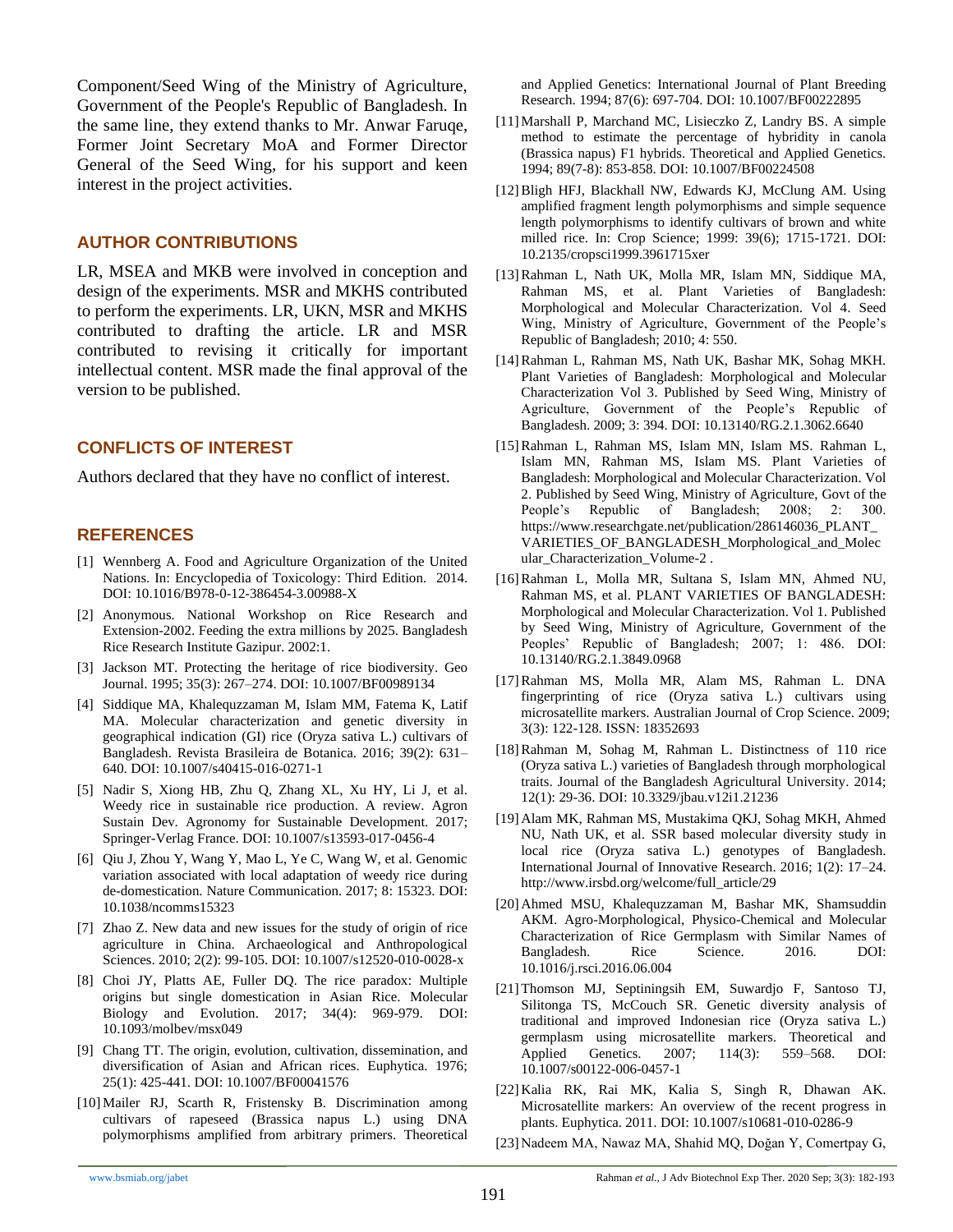Yıldız M, et al. DNA molecular markers in plant breeding: current status and recent advancements in genomic selection and genome editing. Biotechnology and Biotechnological Equipment. Taylor and Francis Ltd.. 2018. DOI: 10.1080/13102818.2017.1400401

- [24] Akagi H, Yokozeki Y, Inagaki A, Fujimura T. Microsatellite DNA markers for rice chromosomes. Theoretical and Applied Genetics. 1996; 93(7): 1071-1077. DOI: 10.1007/BF00230127
- [25] McCouch SR, Chen X, Panaud O, Temnykh S, Xu Y, Cho Y, et al. Microsatellite marker development, mapping and applications in rice genetics and breeding. Plant Molecular Biology. 1997; 35(1-2): 89-99. DOI: 10.1007/978-94-011-5794-0\_9
- [26] Siddique MA, Rashid ESMH, Khalequzzaman M, Bashar MK, Khan LR. Molecular characterization and genetic diversity in T. Aman landraces of rice (Oryza sativa L.) Using microsatellite markers. Thai Journal of Agricultural Science. 2014; 47(4): 211– 220. ISSN: 00493589
- [27] Thomson MJ, Zhao K, Wright M, McNally KL, Rey J, Tung C, et al. High-throughput single nucleotide polymorphism genotyping for breeding applications in rice using the BeadXpress platform. Molecular Breeding. 2012; 29(4): 875– 886. DOI: 10.1007/s11032-011-9663-x
- [28] Somaratne LHMYK, Abayawickrama ASMT, Wickramasinghe IP, Samarasinghe WLG. Estimating Out-Crossing Rate of Bg 379-2 Using Morphological Markers and Confirmation by Molecular Markers. Rice Science. 2012; 19(2): 166–168. DOI: 10.1016/S1672-6308(12)60036-5
- [29] McCouch SR, Chen X, Panaud O, Temnykh S, Xu Y, Cho Y, et al. Microsatellite marker development, mapping and applications in rice genetics and breeding. Plant Molecular Biology. 1997; 35(1-2): 89-99. DOI: 10.1007/978-94-011-5794-0\_9
- [30]Chen X, Temnykh S, Xu Y, Cho YG, McCouch SR. Development of a microsatellite framework map providing genome-wide coverage in rice (Oryza sativa L.). Theoretical and Applied Genetics. 1997; 95(4): 553-567. DOI: 10.1007/s001220050596
- [31]Ramu P, Kassahun B, Senthilvel S, Kumar CA, Jayashree B, Folkertsma RT, et al. Exploiting rice-sorghum synteny for targeted development of EST-SSRs to enrich the sorghum genetic linkage map. Theoretical and Applied Genetics. 2009; 119(7): 1193-1204. DOI: 10.1007/s00122-009-1120-4
- [32] Parida SK, Dalal V, Singh AK, Singh NK, Mohapatra T. Genic non-coding microsatellites in the rice genome: Characterization, marker design and use in assessing genetic and evolutionary relationships among domesticated groups. BMC Genomics. 2009; 10. DOI: 10.1186/1471-2164-10-140
- [33] Akagi H, Yokozeki Y, Inagaki A, Fujimura T. Microsatellite DNA markers for rice chromosomes. Theoretical and Applied Genetics. 1996; 93(7): 1071-1077. DOI: 10.1007/BF00230127
- [34] Panaud O, Chen X, McCouch SR. Development of microsatellite markers and characterization of simple sequence length polymorphism (SSLP) in rice (Oryza sativa L.). Molecular and General Genetics MGG. 1996; 252(5): 597-607. DOI: 10.1007/s004380050267
- [35]Temnykh S, Park WD, Ayres N, Cartinhour S, Hauck N, Lipovich L, et al. Mapping and genome organization of microsatellite sequences in rice (Oryza sativa L.). Theoretical and Applied Genetics. 2000; 100(5): 697-712Theor Appl Genet. 2000. DOI: 10.1007/s001220051342
- [36]Temnykh S, DeClerck G, Lukashova A, Lipovich L, Cartinhour S, McCouch S. Computational and experimental analysis of microsatellites in rice (Oryza sativa L.): Frequency, length variation, transposon associations, and genetic marker potential.

Genome Research. 2001; 11(8): 1441-1452. DOI: 10.1101/gr.184001

- [37]Rahman L, Alam MS, Hassan L, Alam MS, Bashar MK, Rahman MS, et al. Rice Varieties of Bangladesh: Morphological and Molecular Characterization. Vol 1. Published by Seed Wing, Ministry of Agriculture, Government of the People's Republic of Bangladesh; 2008. DOI: 10.13140/RG.2.1.3160.9684
- [38]Rahman M, Sohag M, Rahman L. Microsatellite based DNA fingerprinting of 28 local rice (Oryza sativa L.) varieties of Bangladesh. J Bangladesh Agric Univ. 2010; 8(1): 7-17. DOI: 10.3329/jbau.v8i1.6391
- [39] Aljanabi S. Universal and rapid salt-extraction of high quality genomic DNA for PCR- based techniques. Nucleic Acids Res. 1997; 25(22): 4692-4693. DOI: 10.1093/nar/25.22.4692
- [40] Nash J.H.E. DNAfrag, Version 3.03. Institute for biological sciences, National Research Council of Canada, Ottawa, Ontario, Canada. 1991.
- [41] Nash JHE, Villegas A, Kropinski AM, Aguilar-Valenzuela R, Konczy P, Mascarenhas M, et al. Genome sequence of adherentinvasive Escherichia coli and comparative genomic analysis with other E. coli pathotypes. BMC Genomics. 2010; 11(1): 667. DOI: 10.1186/1471-2164-11-667
- [42] Yeh FC, Boyle J. POPGENE, the user-friendly softare for population genetic analysis. Molecular Biology and Biotechnology. 1997; 434: 724–31. DOI: 10.1038/nature03466
- [43] Kimura M, Crow JF. The numer of alleles that can be maintained. Genetics. 1964; 49(4): 725–738. ISSN: 00166731
- [44]Lewontin RC. The apportionment of human diversity. In: The Concept of Race in Natural and Social Science. 2014; 7-15. Taylor and Francis. DOI: 10.1007/978-1-4684-9063-3\_14
- [45]Levene H. On a Matching Problem Arising in Genetics. The Annals of Mathematical Statistics.1949; 20(1): 91–94. DOI: 10.1214/aoms/1177730093
- [46] Nei M. Genetic Distance. In: Brenner's Encyclopedia of Genetics: Second Edition. Elsevier Inc., 2013: 248-250. DOI: 10.1016/B978-0-12-374984-0.00615-X
- [47] Nei M. F-statistics and analysis of gene diversity in subdivided populations. Annals of Human Genetics. 1977; 41(2): 225–233. DOI: 10.1111/j.1469-1809.1977.tb01918.x
- [48] Nei M. Analysis of Gene Diversity in Subdivided Populations Masatoshi Nei Center for Demographic and Population. Proc Nat Acad Sci USA. 1973; 41(2): 225–233. DOI: 10.1111/j.1469- 1809.1977.tb01918.x
- [49]Evening M. Adobe Photoshop CS6 for Photographers. 2012. DOI: 10.4324/9780240526126
- [50] Nei M. Genetic Distance between Populations. The American Naturalist. 1972; 106(949): 283–292. DOI: 10.1086/282771
- [51] Page RDM. Treeview: An application to display phylogenetic trees on personal computers. Bioinformatics. 1996;12(4):357- 358. DOI: 10.1093/bioinformatics/12.4.357
- [52] Yu JK, Dake TM, Singh S, Benscher D, Li W, Gill B, et al. Development and mapping of EST-derived simple sequence repeat markers for hexaploid wheat. Genome. 2004; 47(5): 805– 818. DOI: 10.1139/G04-057
- [53] Yang GP, Saghai Maroof MA, Xu CG, Zhang Q, Biyashev RM. Comparative analysis of microsatellite DNA polymorphism in landraces and cultivars of rice. MGG Molecular & General Genetics. 1994; 245(2): 187-194. DOI: 10.1007/BF00283266
- [54] Khalequzzaman M, Islam MZ, Siddique MA, Prince MFRK, Rashid ESMH, Ahamed MS. Genetic Diversity in AUS Rice Landraces of Bangladesh using SSR Markers. Bangladesh